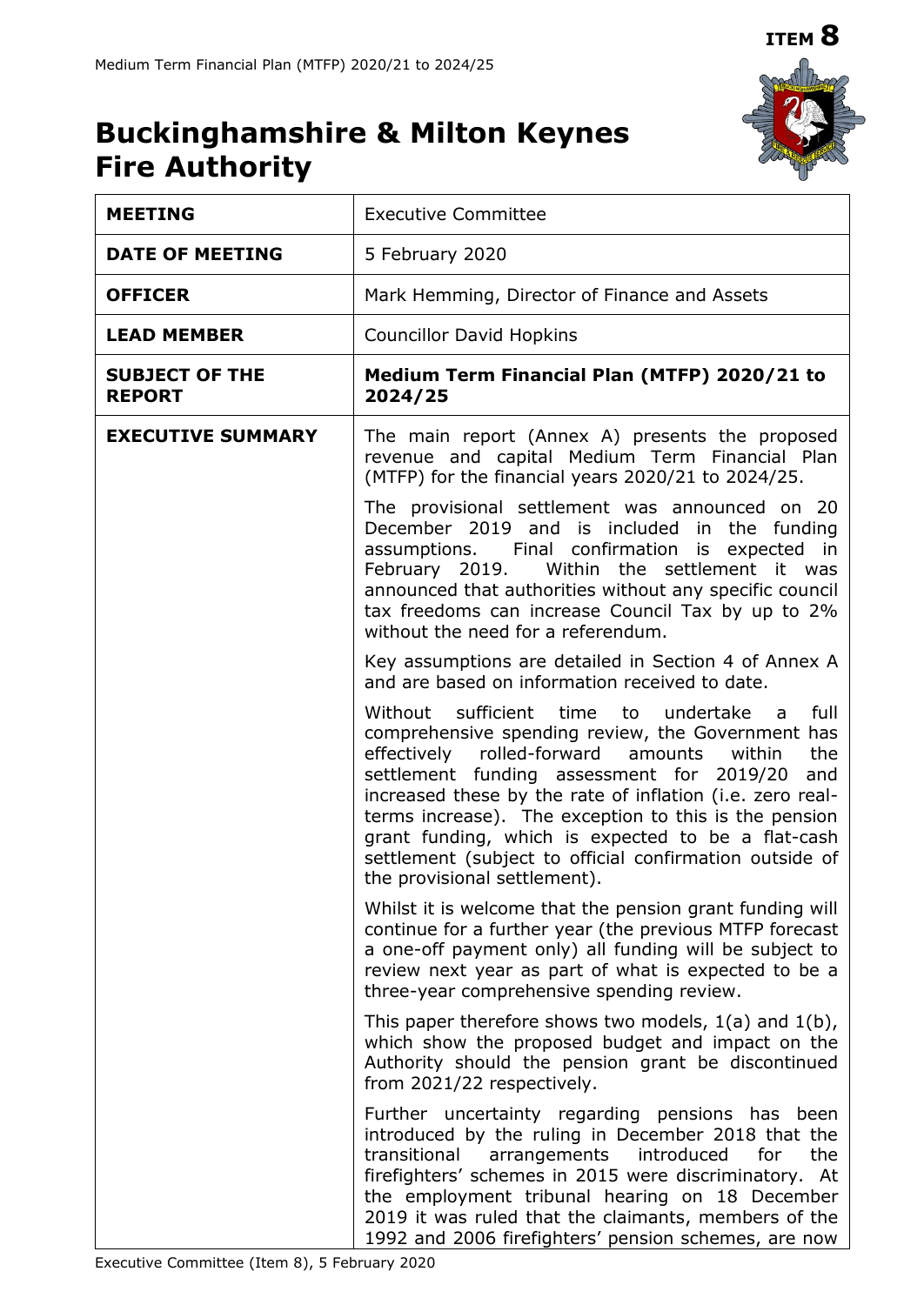entitled to be treated as if they have remained members of their original pension scheme. However, it is too early at this stage to quantify the impact this may have on budgets in either the short or mediumterm.

This year officers adopted a zero-based budget approach when developing the budget proposal for 2020/21. As opposed to the incremental approach, which looks at last year's budgets and adjusts them up or down, the zero-based approach looked at all budgets to ensure the correct amount of money is being spent in the correct areas. This approach has been developed alongside the new Public Safety Plan and feedback from our recent inspection report from HMICFRS.

Although our report noted that the inspectorate "would like to see improvements in the year ahead, but without increased funding, it is difficult to see where progress can be made" the zero-based budget approach has identified some key opportunities within the current budgetary constraints:

- Increasing the wholetime establishment by up to 20 firefighters in 2020/21, with the potential to increase by a further 10 in the following year (depending on the outcome of the comprehensive spending review)
- Increasing the Protection Team by 4 FTEs and introducing a Team Leader role and two further FTEs into the Prevention Team.
- Introducing a Head of Technology, Transformation and Programme Management Office (PMO) to manage the actions required following our inspection report.

The revenue budget for 2020/21 and indicative figures for future years are show in Appendix 1, which as noted earlier contains two models:

- Model 1(a) shows the forecast budgets and reserves positions if the pension grant is continued until 2024/25
- Model 1(b) shows the impact on the Authority should the pension grant be discontinued in 2021/22

It should also be noted that the figures for council tax and business rates are provisional. The statutory deadline for the billing authorities to provide this information to the Authority is 31 January. Any changes to the figures will be presented in a revised Appendix 1 at the meeting.

Appendix 2 shows the latest summary of the capital programme for 2019/20 and approved schemes for the following years.

Appendix 3 provides further detail on the level of council tax chargeable for each band if the Authority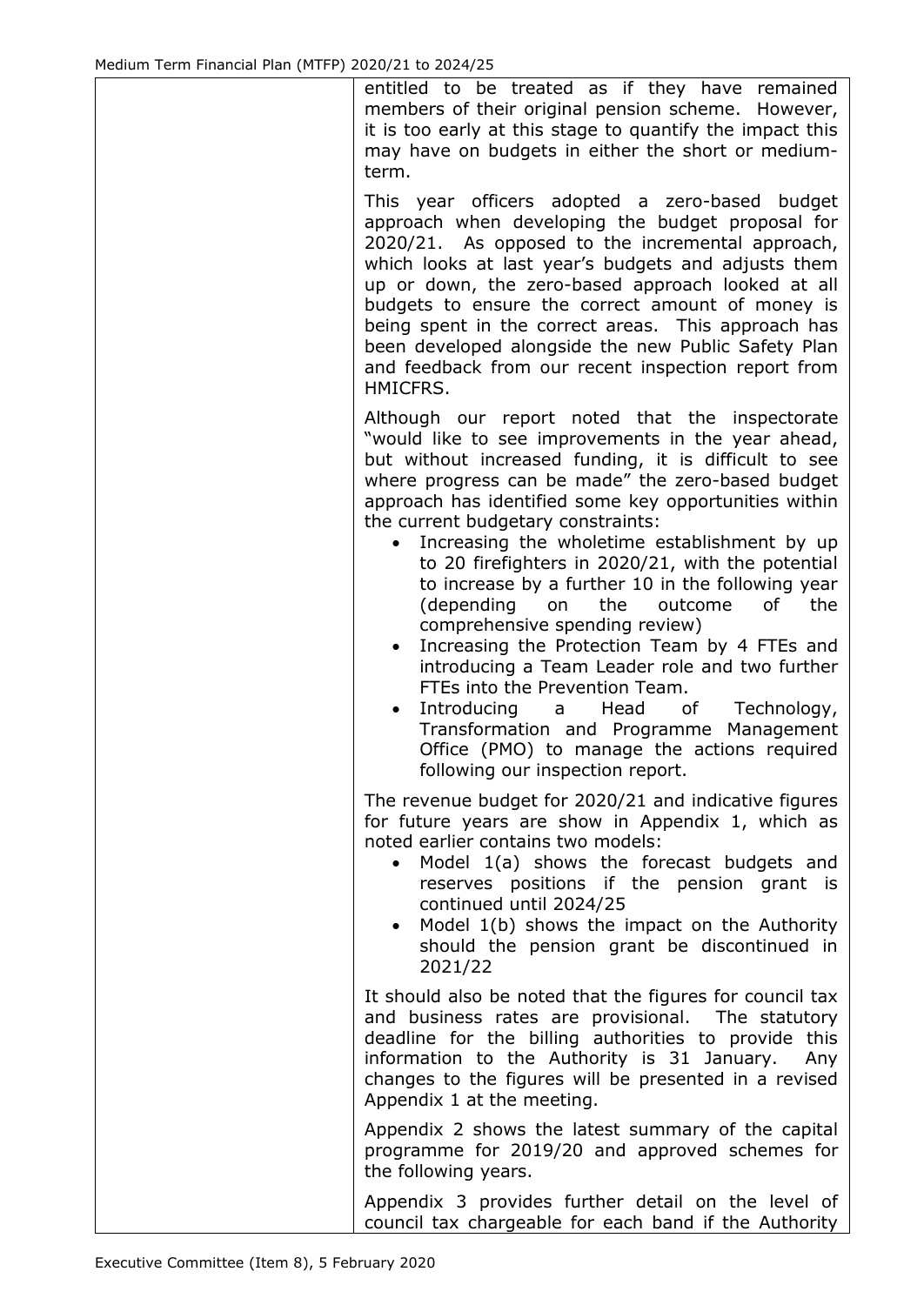|                                         | accepts the recommendation to increase the band D<br>equivalent amount by 1.98%.                                                                                                                                                                                                                                                                                                          |  |  |  |  |  |
|-----------------------------------------|-------------------------------------------------------------------------------------------------------------------------------------------------------------------------------------------------------------------------------------------------------------------------------------------------------------------------------------------------------------------------------------------|--|--|--|--|--|
|                                         | As well as the uncertainty regarding pensions noted<br>above, there is also uncertainty regarding<br>the<br>upcoming Fair Funding Review, USAR funding and<br>funding for Firelink/ESMCP.                                                                                                                                                                                                 |  |  |  |  |  |
| <b>ACTION</b>                           | Decision                                                                                                                                                                                                                                                                                                                                                                                  |  |  |  |  |  |
| <b>RECOMMENDATIONS</b>                  | that<br>Authority<br>It<br>recommended<br>the<br>is<br>be<br>recommended to:                                                                                                                                                                                                                                                                                                              |  |  |  |  |  |
|                                         | 1(a) Note and have due regard to the report and<br>Statement of the Chief Finance Officer (see<br>section 8 of Annex A).                                                                                                                                                                                                                                                                  |  |  |  |  |  |
|                                         | 1(b) Approve a Council Tax precept of £65.85 for a<br>band D equivalent property (a 1.98% increase<br>from 2019/20 - equal to 2.5p per week) and the<br>revenue budget as set out in Appendix 1(a).                                                                                                                                                                                       |  |  |  |  |  |
|                                         | $1(c)$ Approve the capital programme as set out in<br>Appendix 2.                                                                                                                                                                                                                                                                                                                         |  |  |  |  |  |
|                                         | 2 Not hold a referendum to increase Council Tax<br>above the 2% threshold for 2020/21                                                                                                                                                                                                                                                                                                     |  |  |  |  |  |
|                                         | 3<br>Note that a referendum may need to<br>be<br>considered for 2021/22 depending on<br>the<br>of the Comprehensive Spending<br>outcome<br>Review.                                                                                                                                                                                                                                        |  |  |  |  |  |
| <b>RISK MANAGEMENT</b>                  | Management of our Financial resources is a key risk to<br>the Authority. By projecting forward and monitoring<br>our financial plans, we are in a better position to avoid<br>mitigate<br>risk<br>of<br>adverse<br>financial<br>and<br>the<br>consequences.                                                                                                                               |  |  |  |  |  |
|                                         | Section 9 of last year's report (see Background<br>Papers) detailed the risk of holding a referendum to<br>increase Council Tax above the threshold.                                                                                                                                                                                                                                      |  |  |  |  |  |
| <b>FINANCIAL</b><br><b>IMPLICATIONS</b> | All financial implications are shown in the main body<br>of the report.                                                                                                                                                                                                                                                                                                                   |  |  |  |  |  |
| <b>LEGAL IMPLICATIONS</b>               | The Local Government Act 2003 gives the responsible<br>finance officer, namely the Chief Finance Officer of the<br>Combined Fire Authority under s112 of the Local<br>Government Finance Act 1988, the responsibility to<br>Members of the Authority on<br>their<br>report to<br>assessment of the robustness of the estimates used<br>within the budget and on the adequacy of reserves. |  |  |  |  |  |
|                                         | Members must take account of the advice of the Chief<br>Finance Officer in respect of the above and the<br>highlighted associated risks before considering the<br>recommendations as set out in the report.                                                                                                                                                                               |  |  |  |  |  |
|                                         | The legal implications of holding a referendum to<br>Council Tax above the threshold were<br>increase                                                                                                                                                                                                                                                                                     |  |  |  |  |  |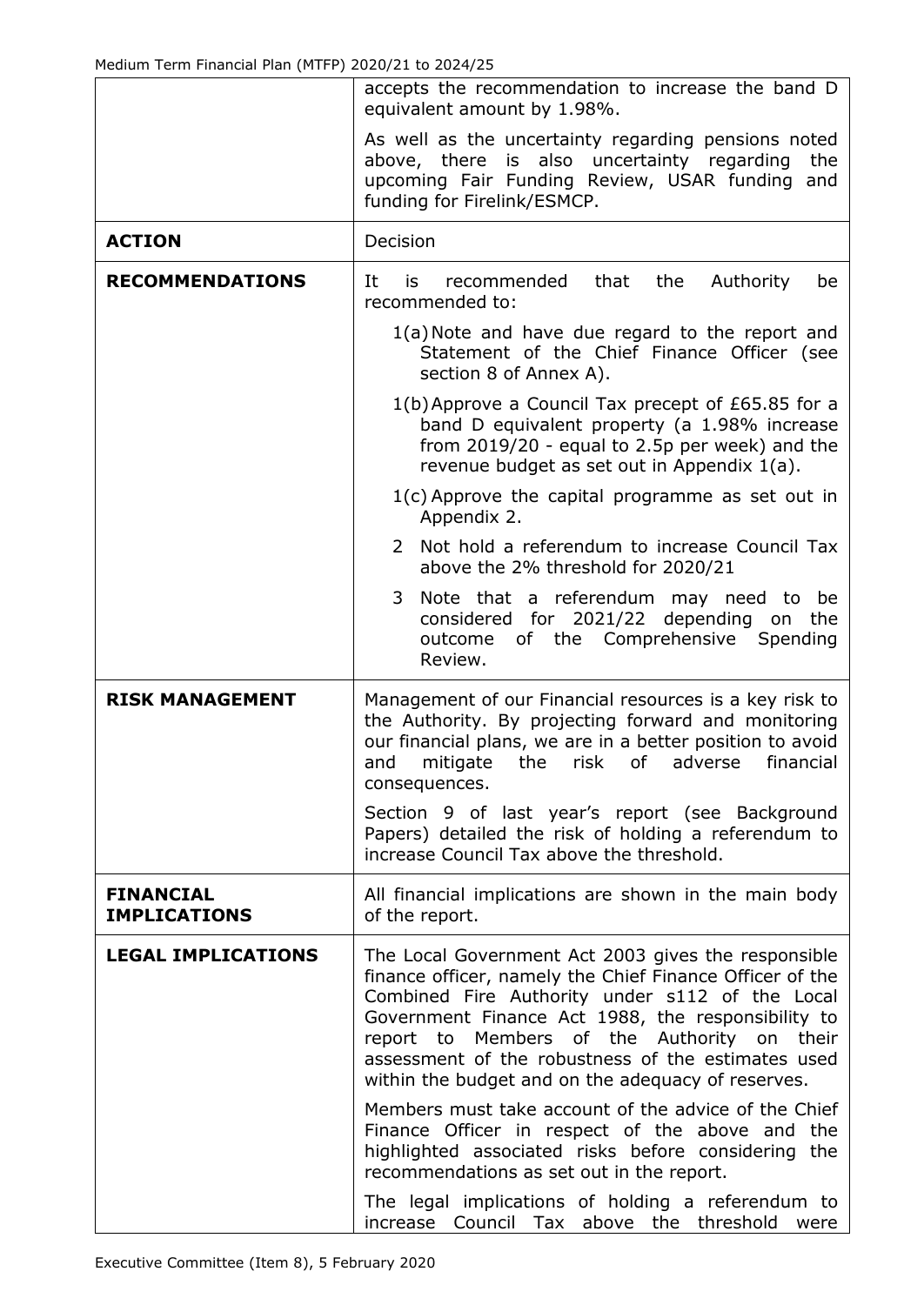|                                                                                   | detailed in last year's report (see Background Papers).                                                                                                                                                                                                                                                                                                                             |
|-----------------------------------------------------------------------------------|-------------------------------------------------------------------------------------------------------------------------------------------------------------------------------------------------------------------------------------------------------------------------------------------------------------------------------------------------------------------------------------|
|                                                                                   | By operation of the Local Government (Structural<br>Changes) (Finance) Regulations 2008 [2008/3022] the<br>shadow authority for Buckinghamshire will be the<br>billing authority for the purposes of Council Tax for<br>2020/21 (across Buckinghamshire) and will be the<br>body to which the Authority's precept should be<br>notified.                                            |
| <b>CONSISTENCY WITH</b><br>THE PRINCIPLES OF<br>THE DUTY TO<br><b>COLLABORATE</b> | No direct impact.                                                                                                                                                                                                                                                                                                                                                                   |
| <b>HEALTH AND SAFETY</b>                                                          | No direct impact.                                                                                                                                                                                                                                                                                                                                                                   |
| <b>EQUALITY AND</b><br><b>DIVERSITY</b>                                           | No direct impact.                                                                                                                                                                                                                                                                                                                                                                   |
| <b>USE OF RESOURCES</b>                                                           | The Medium Term Financial Plan, including capital and<br>revenue budgets, identifies the financial resources<br>required projected into the future based on the<br>delivery of specific aims and objectives of the<br>Authority as set out in the Public Safety Plan (PSP).<br>Members, Senior Management Board and many staff<br>have been involved in agreeing priorities and the |
|                                                                                   | budget setting process over the preceding months.                                                                                                                                                                                                                                                                                                                                   |
| <b>PROVENANCE SECTION</b>                                                         | <b>Background</b>                                                                                                                                                                                                                                                                                                                                                                   |
| &<br><b>BACKGROUND PAPERS</b>                                                     | Medium Term Financial Plan (MTFP) 2019/20 to<br>2021/22 and Revised Appendices, Fire Authority, 6<br>February 2019:                                                                                                                                                                                                                                                                 |
|                                                                                   | https://bucksfire.gov.uk/files/9515/4841/6166/ITEM<br>8 Medium Term Financial Plan 2019-20gb.pdf                                                                                                                                                                                                                                                                                    |
|                                                                                   | https://bucksfire.gov.uk/files/7215/4946/7873/ITEM<br>8 Revised Appendices.pdf                                                                                                                                                                                                                                                                                                      |
| <b>APPENDICES</b>                                                                 | Annex A - Medium Term Financial Plan 2020/21 to<br>2024/25                                                                                                                                                                                                                                                                                                                          |
|                                                                                   | Appendix 1(a) - MTFP Budget Model 1(a)                                                                                                                                                                                                                                                                                                                                              |
|                                                                                   | Appendix 1(b) - MTFP Budget Model 1(b)                                                                                                                                                                                                                                                                                                                                              |
|                                                                                   | Appendix 2 - Capital Programme Summary                                                                                                                                                                                                                                                                                                                                              |
|                                                                                   | Appendix 3 - Council Tax Funding                                                                                                                                                                                                                                                                                                                                                    |
| <b>TIME REQUIRED</b>                                                              | 20 minutes                                                                                                                                                                                                                                                                                                                                                                          |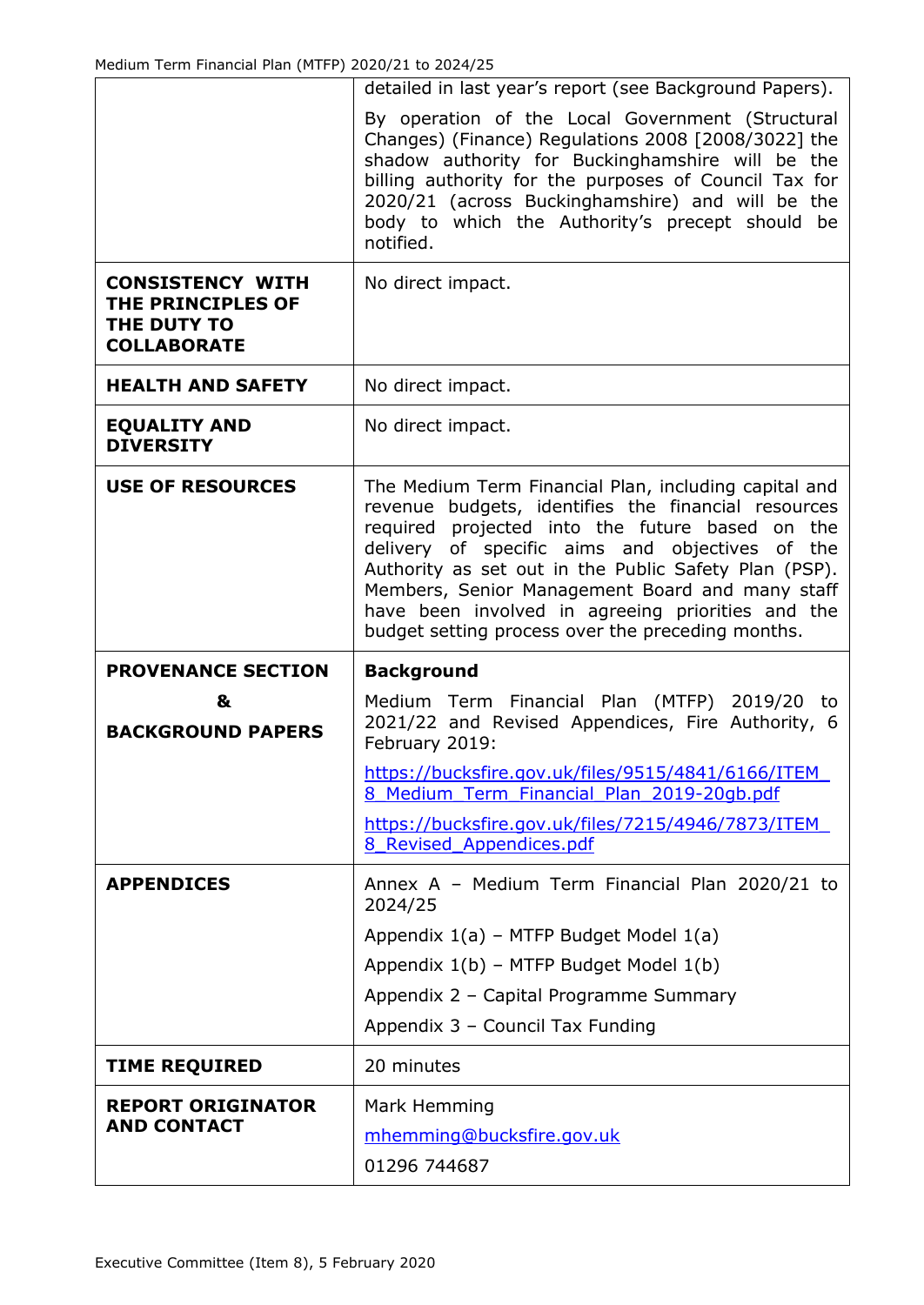# **Annex A – Medium Term Financial Plan (MTFP) 2020/21 to 2024/25**

#### **1. Introduction**

- 1.1. The purpose of this report is to present the proposed revenue and capital Medium Term Financial Plan (MTFP) 2020/21 to 2024/25.
- 1.2. The MTFP is closely linked to the Public Safety Plan (PSP) and Corporate Plan. The PSP sets out our strategic approach to the management of risk in the communities we serve. The Corporate Plan sets out how we intend to equip and develop our organisation and its people to meet the challenges that we face. The MTFP details the resources available to facilitate these plans.
- 1.3. As part of the Fire Authority's Terms of Reference and MTFP, the Authority reviews and sets a balanced budget each year in line with corporate priorities. The MTFP is expressed as a detailed annual budget for the first year, with outline indicative budgets for the following four years.
- 1.4. Under Section 25 of the Local Government Act 2003 the Chief Finance Officer (as S.112 Chief Finance Officer of the Local Government Finance Act 1988) is required to report to Members on:
	- The robustness of the estimates made for the purposes of the calculations of the budget
	- The adequacy of the proposed financial reserves
- 1.5. The Local Government Act 2003 requires that Members have regard to the report in making their decisions (see section 8).
- 1.6. Section 42A of the Local Government Finance Act 1992 also requires the Authority to have regard to the level of reserves for meeting estimated future expenditure when calculating the net budget requirement.

# **2. Local Government Finance Settlement 2020 to 2021**

- 2.1. Without sufficient time to undertake a full comprehensive spending review, the Government has effectively rolled-forward amounts within the settlement funding assessment for 2019/20 and increased these by the rate of inflation (i.e. zero real-terms increase). The exception to this is the pension grant funding, which is expected to be a flat-cash settlement (subject to official confirmation outside of the provisional settlement).
- 2.2. Whilst it is welcome that the pension grant funding will continue for a further year (the previous MTFP forecast a one-off payment only) all funding will be subject to review next year as part of what is expected to be a three-year comprehensive spending review.
- 2.3. As part of this year's announcement, the Government published headline changes in core spending power between 2019/20 and 2020/21 for every authority. The headline change for BMKFA for was an increase of 3.2%:
- 2.4. However, this headline increase is based on two fundamental assumptions:
	- That the growth in council tax base between 2018/19 and 2019/20 will be 1.58% (actual increase was 1.75%)
	- That the Authority will increase its Band D council tax in 2019/20 by 1.99%, which is the maximum increase permissible without triggering a referendum.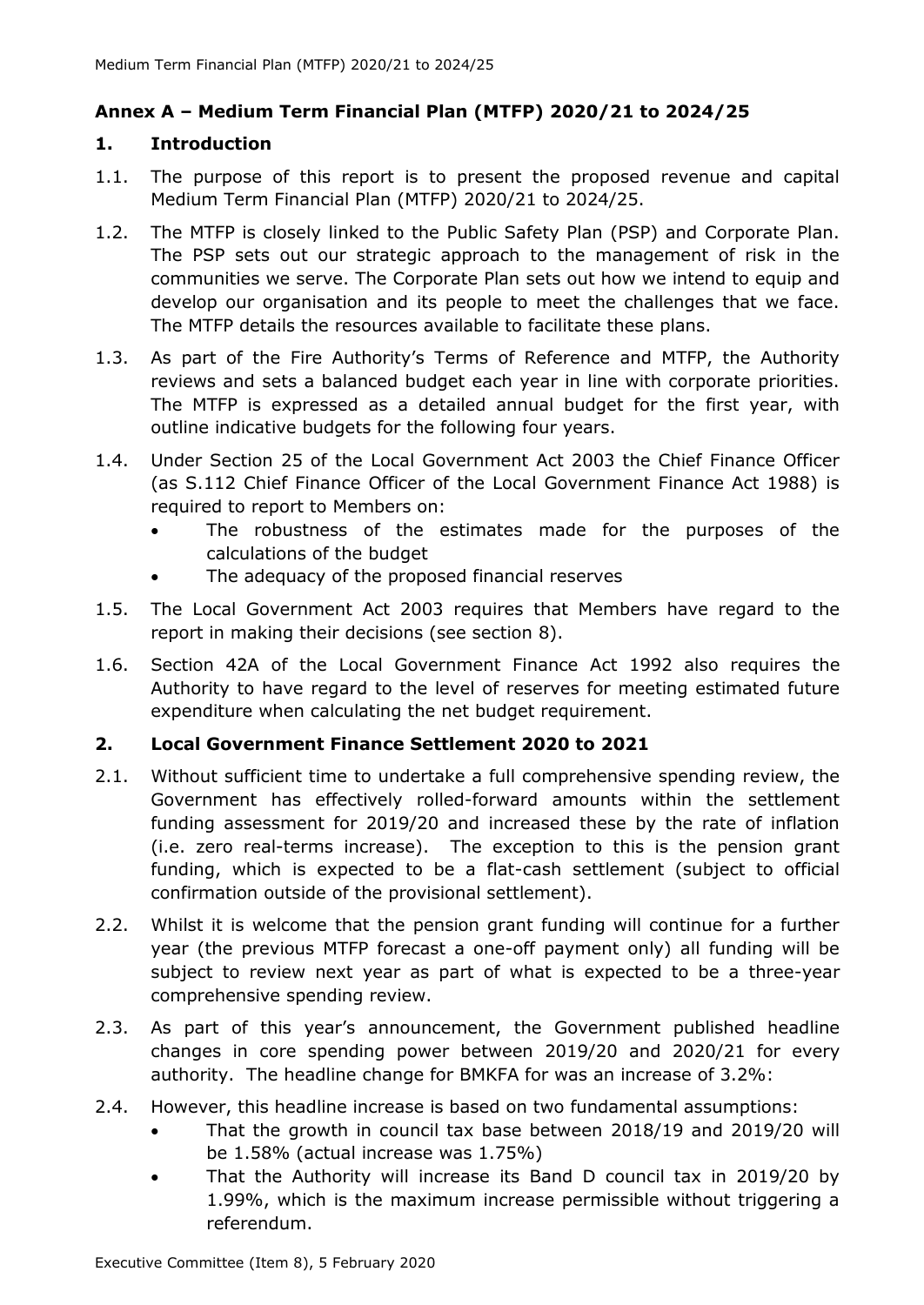# **3. Council Tax and Business Rates**

- 3.1. In publicly declaring core spending power figures, the Government has clearly set an expectation that local authorities will continue to increase council tax every year by the maximum amount permissible.
- 3.2. The difference between a 1.98% increase in the precept and holding council tax at its current level for 2020/21 is just under £400k for the year. This is approximately equivalent to the cost of employing eight wholetime firefighters.
- 3.3. Council tax was increased by 2.99% in 2018/19 and by 2.98% in 2019/20.
- 3.4. Despite this Authority's response to the settlement consultation and the concerns noted by the inspectorate, no specific additional precept flexibility was afforded to fire and rescue authorities. Authorities with no specific additional flexibility may however increase their Band D equivalent by up to 2% without triggering a referendum (last year this figure was 3%).
- 3.5. The Authority currently sets a band D equivalent precept of £64.57 per annum (approx. £1.24 per week). This is significantly below the national average and is the lowest precept of any non-metropolitan combined fire authority.
- 3.6. Council tax chargeable for each band should the Authority resolve to increase the band D equivalent amount by 1.98% is shown in Appendix 3.
- 3.7. It is not recommended to hold a referendum to increase Council tax above the threshold for 2020/21. However, this option may need to be considered for 2021/22, depending on the outcome of the Comprehensive Spending Review.

#### **4. Risk Factors in Budget Assumptions**

- 4.1. The budget proposed for 2020/21 at Appendix 1 has been compiled by looking in detail at current spending and future plans.
- 4.2. This year officers adopted a zero-based budget approach when developing the budget proposal for 2020/21. As opposed to the incremental approach, which looks at last year's budgets and adjusts them up or down, the zero-based approach looks at all budgets to ensure the correct amount of money is being spent in the correct areas. This approach has been developed alongside the new Public Safety Plan and feedback from our recent inspection report from HMICFRS.
- 4.3. Although our report noted that the inspectorate "would like to see improvements in the year ahead, but without increased funding, it is difficult to see where progress can be made" the zero-based budget approach has identified some key opportunities within the current budgetary constraints:
	- Increasing the wholetime establishment by 20 firefighters in 2020/21, with the potential to increase by a further 10 in the following year (depending on the outcome of the comprehensive spending review)
	- Increasing the Protection Team by 2 FTEs and introducing a Team Leader role into the Prevention Team.
	- Introducing a Head of Technology, Transformation and Programme Management office to manage the actions required following our inspection report.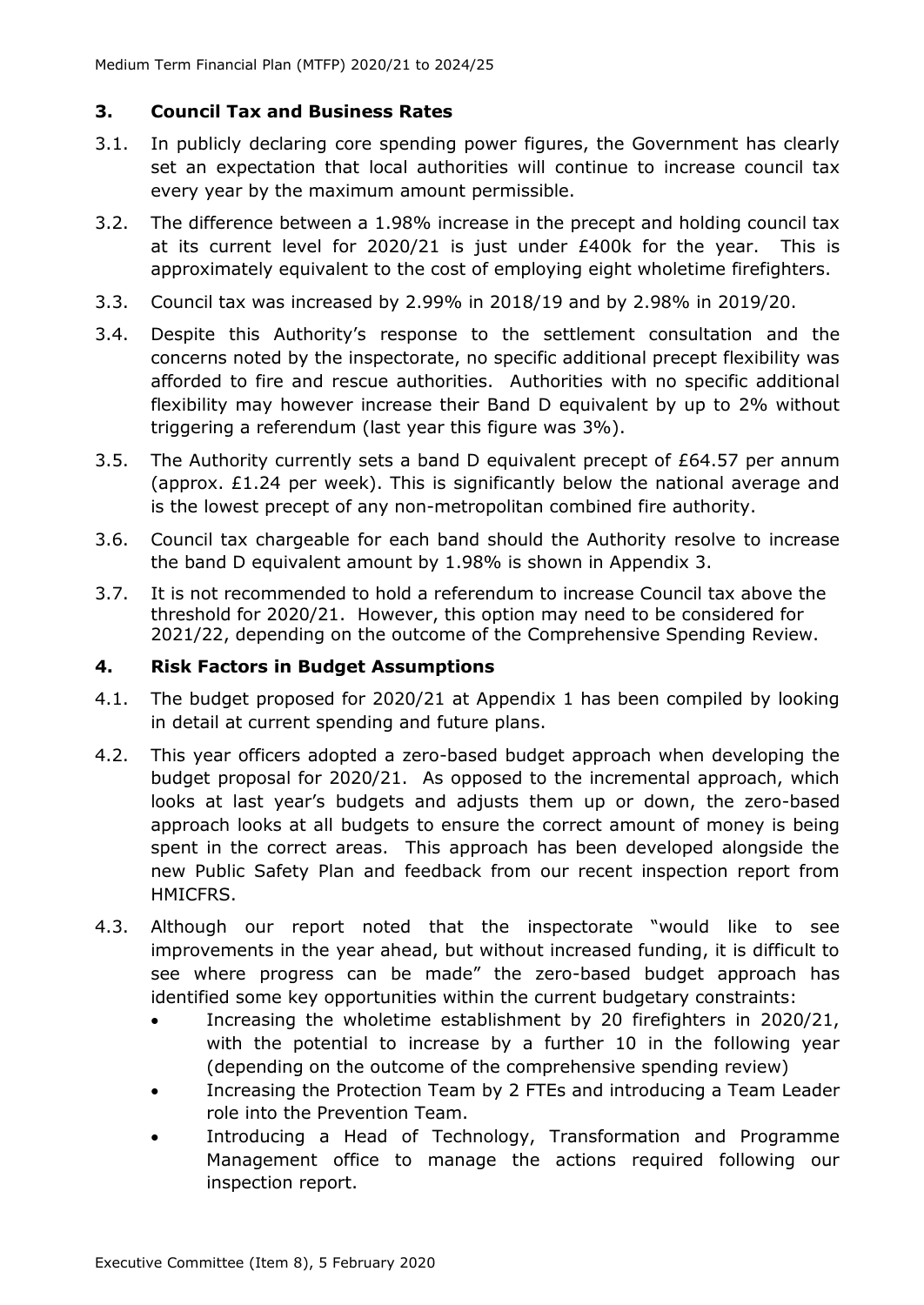- 4.4. At the time of writing the Authority had not yet received formal written notification of the continuation of the USAR grant for 2020/21, but it is expected imminently. However, the potential discontinuation of USAR funding in future years is a significant financial risk facing the Authority at present. As noted earlier, there is also a risk that the pension grant may not continue beyond 2020/21.
- 4.5. Pay inflation is projected at 2% per annum, in line with the actual award for 2019/20. However, the Authority is aware that there is a risk that the national agreement may set a level higher than this. For every additional 1% increase the cost to this Authority is approximately £200k each and every year. This would clearly have a significant adverse impact on the forecast position within the model.
- 4.6. Further uncertainty regarding pensions has been introduced by the ruling in December 2018 that the transitional arrangements introduced for the firefighters' schemes in 2015 were discriminatory. At the employment tribunal hearing on 18 December 2019 it was ruled the claimants, members of the 1992 and 2006 firefighters' pension schemes, are now entitled to be treated as if they have remained members of their original pension scheme. However, it is too early at this stage to quantify the impact this may have on budgets.
- 4.7. Areas where budgets have changed significantly from previous years have been subject to a series of challenges by Officers and Members. Risks which have been identified are to be covered from the reserves.

|                      | 2020/21 | 2021/22 | 2022/23 | 2023/24 | 2024/25 |
|----------------------|---------|---------|---------|---------|---------|
| Pay inflation        | 2%      | 2%      | 2%      | 2%      | 2%      |
| <b>CPI</b>           | 1.6%    | 1.6%    | 1.6%    | 1.6%    | 1.6%    |
| Council tax increase | 1.99%   | 1.99%   | 1.99%   | 1.99%   | 1.99%   |
| Council tax base     | 1.6%    | 1.6%    | 1.6%    | 1.6%    | 1.6%    |
| Business tax base    | 0.75%   | 0.75%   | 0.75%   | 0.75%   | 0.75%   |

4.8. The detailed costings are based on the updated budget requirement including the annual uplift assumptions below:

#### **5. Capital**

- 5.1. The revenue impact of the capital programme has been factored into the base revenue budget requirement. This includes an annual revenue contribution to capital, details of which are shown in Appendix 1(a).
- 5.2. The table at Appendix 2 details the approved capital programme for 2019/20, the estimated provisional outturn position and any proposed slippage to the programme. Any slippage is then added to the new budget requests for 2020/21 to give a total capital budget requirement of £1.5m for 2020/21.
- 5.3. The Authority should also take cognisance of the prudential indicators when approving the capital programme (submitted as a separate paper at this meeting).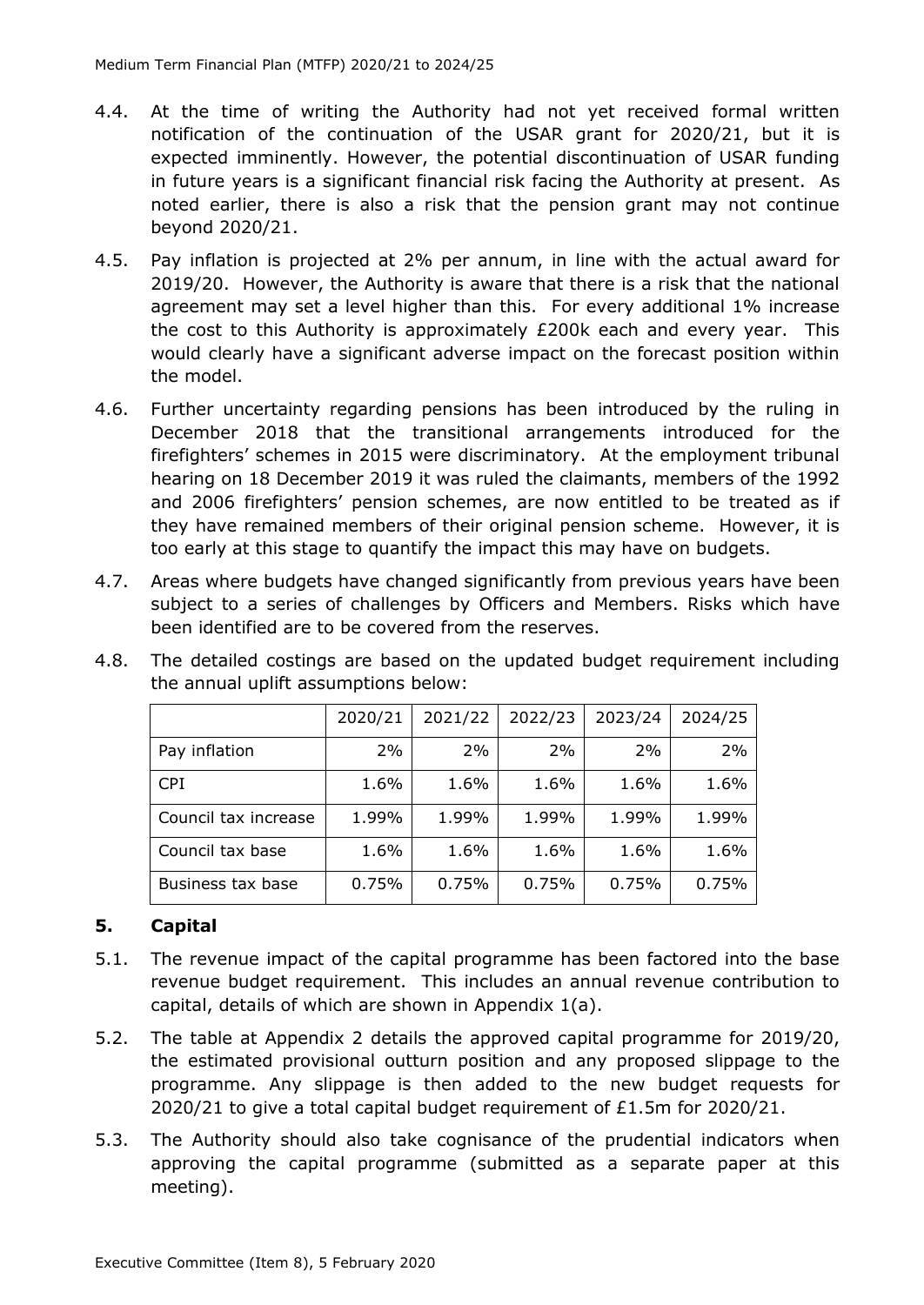## **6. Scrutiny and Challenge Process**

6.1. All budget changes have been determined based on a series of challenge panels held by officers and then Members during the MTFP process.

# **7. Adequacy of Reserves**

- 7.1. A paper detailing our Reserves Strategy was approved by the Executive Committee at its meeting on 14 March 2018 [\(https://bucksfire.gov.uk/files/4215/2024/7103/ITEM\\_5\\_Reserves\\_Strategy\\_2](https://bucksfire.gov.uk/files/4215/2024/7103/ITEM_5_Reserves_Strategy_2018-19.pdf) [018-19.pdf\)](https://bucksfire.gov.uk/files/4215/2024/7103/ITEM_5_Reserves_Strategy_2018-19.pdf). There have been no subsequent events that require the level of the General Fund determined at that time to be adjusted at present
- 7.2. The latest forecast balances and reserves at year-end are:
	- General Fund Balance £1.5m
	- Earmarked Reserves £1.4m\*
	- Capital Reserves £0.6m

\* The earmarked reserves balance excludes the amount held by Oxfordshire County Council relating to the Thames Valley Fire Control Service.

This represents a decrease of £3.4m from the balances held at the start of the year.

# **8. Statement of the Chief Finance Officer**

- 8.1. The purpose of this statement is to comply with the requirements of the Local Government Act 2003 whereby the Chief Finance Officer, in the Fire Authority's case the Director of Finance and Assets and Chief Finance Officer, must report on:
	- The robustness of the estimates made for the purposes of the calculations of the budget and;
	- The adequacy of the proposed financial reserves;
	- In recommending the budget to the Authority, Members must take the advice of the Chief Finance Officer in respect of the above and the associated risks as highlighted within the report.
- 8.2. Given the level of the General Fund Balance and earmarked reserves available, the prudent approach to the budget setting process for the next financial year and the controls for budget management, it is my conclusion as Chief Finance Officer for the Authority that there is sufficient capacity in the reserves to cope with the financial risks the Authority faces for 2019/20 and future years and that the methodology applied provides the necessary assurance to the Authority about the robustness of the estimates used in constructing the budget.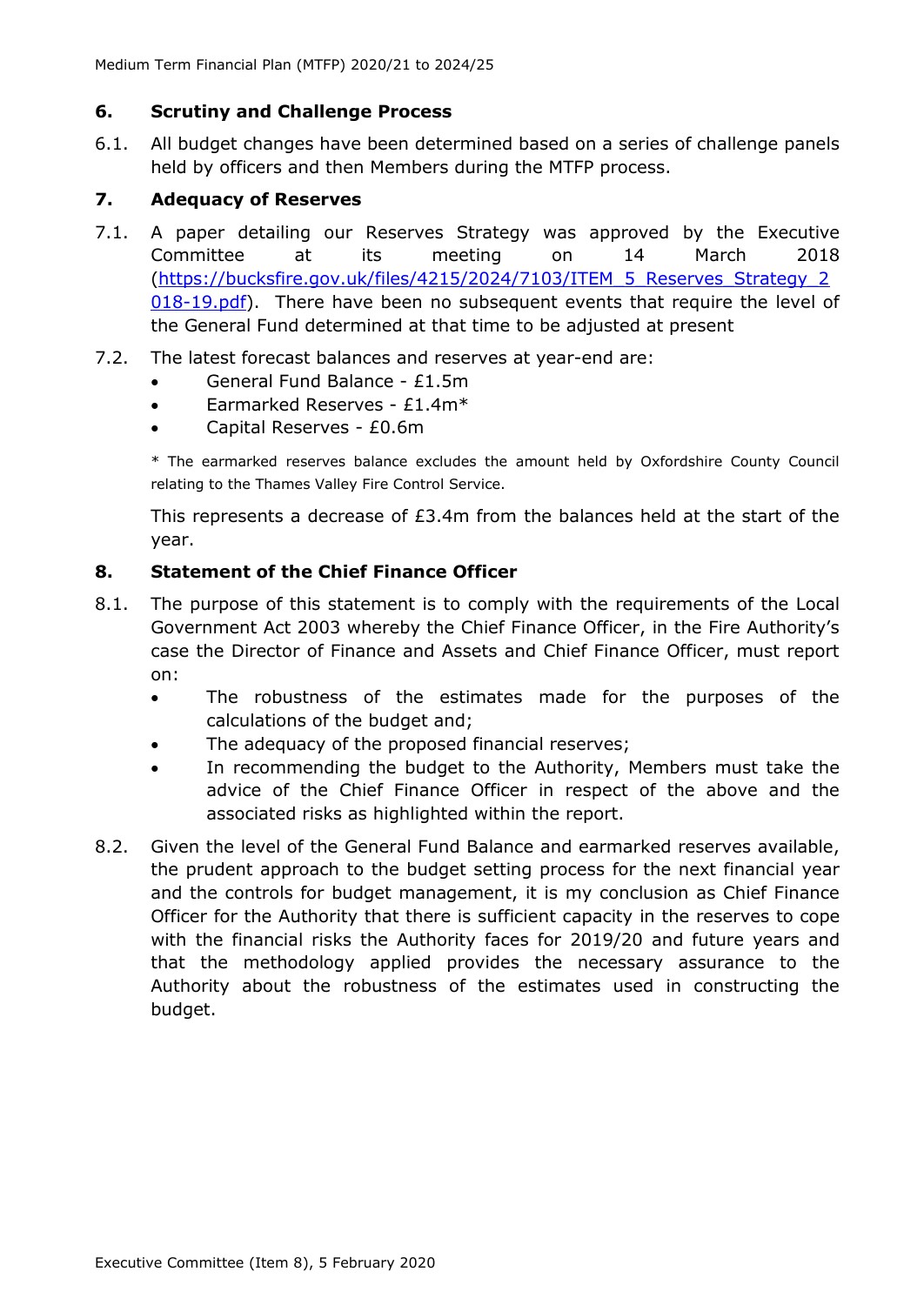# **Appendix 1(a) – MTFP Model 1(a)**

The model below is based on the assumptions detailed in Sections 3 and 4 and all significant budget movements have been subjected to officer and Member scrutiny as noted in Section 6.1. The statutory deadline for the billing authorities to provide Council Tax and business rates information to the Authority is 31 January. Any changes to these figures will be presented in a revised Appendix 1 at the meeting.

| <b>Medium Term Financial Plan</b>                      | 2019/20<br>£000 | 2020/21<br>£000 | 2021/22<br>£000 | 2022/23<br>£000 | 2023/24<br>£000 | 2024/25<br>£000 |
|--------------------------------------------------------|-----------------|-----------------|-----------------|-----------------|-----------------|-----------------|
| Base Budget                                            |                 |                 | 31,070          | 31,871          | 32,756          | 33,671          |
| Pay Adjustment                                         |                 |                 | 418             | 433             | 439             | 448             |
| <b>Inflation Adjustment</b>                            |                 |                 | 78              | 78              | 78              | 78              |
| Corporate Core                                         | 1,421           | 1,349           |                 |                 | $-28$           | $-45$           |
| Statutory Accounting and Contingency                   | 782             | 589             |                 |                 |                 |                 |
| Delivery, Corporate Development and Planning           | 19,891          | 21,513          | 403             | 156             | $-12$           |                 |
| People and Organisational Development                  | 2,715           | 2,298           | $-96$           | 10              |                 |                 |
| <b>Finance and Assets</b>                              | 3,857           | 4,264           | $-100$          |                 |                 |                 |
| Revenue Contribution to Capital                        | 1,666           | 1,046           | 98              | 218             | 438             | 463             |
| <b>Transfers to Reserves</b>                           |                 | 11              |                 | $-11$           |                 |                 |
| <b>Net Budget Requirement</b>                          | 30,332          | 31,070          | 31,871          | 32,756          | 33,671          | 34,615          |
| <b>Council Tax Receipts</b>                            | $-19,715$       | $-20,460$       | $-21,199$       | $-21,964$       | $-22,759$       | $-23,583$       |
| Council Tax Receipts Surplus/Deficit                   | $-278$          | $-308$          | $-250$          | $-250$          | $-250$          | $-250$          |
| Revenue Support Grant/Business Rates                   | $-7,841$        | $-7,988$        | $-8,108$        | $-8,228$        | $-8,348$        | $-8,468$        |
| Fire Specific Grants (USAR/Firelink)                   | $-1,097$        | $-1,106$        | $-1,106$        | $-1,106$        | $-1,106$        | $-1,106$        |
| Pension Grant Funding                                  | $-1,035$        | $-1,208$        | $-1,208$        | $-1,208$        | $-1,208$        | $-1,208$        |
| <b>Transfers from Reserves</b>                         | $-366$          | 0               | 0               | $\Omega$        | 0               | <sup>0</sup>    |
| <b>Total Funding Available</b>                         | $-30,332$       | $-31,070$       | $-31,871$       | $-32,756$       | $-33,671$       | $-34,615$       |
| Shortfall/(Surplus) for Year                           | 0               | 0               | 0               | 0               | 0               | 0               |
| <b>Cumulative Savings Requirement</b>                  | 0               | 0               | 0               | 0               | 0               | 0               |
| <b>General Fund Balance</b>                            | $-1,500$        | $-1,500$        | $-1,500$        | $-1,500$        | $-1,500$        | $-1,500$        |
| Other Earmarked Reserves (excluding Control Room Res.) | $-1,428$        | $-1,439$        | $-1,439$        | $-1,428$        | $-1,428$        | $-1,428$        |
| <b>Earmarked Capital Reserves</b>                      | $-575$          | $-2,137$        | $-1,815$        | $-1,211$        | $-1,795$        | $-2,592$        |
| <b>Total</b>                                           | $-3,503$        | $-5,076$        | $-4,754$        | $-4,139$        | $-4,723$        | $-5,520$        |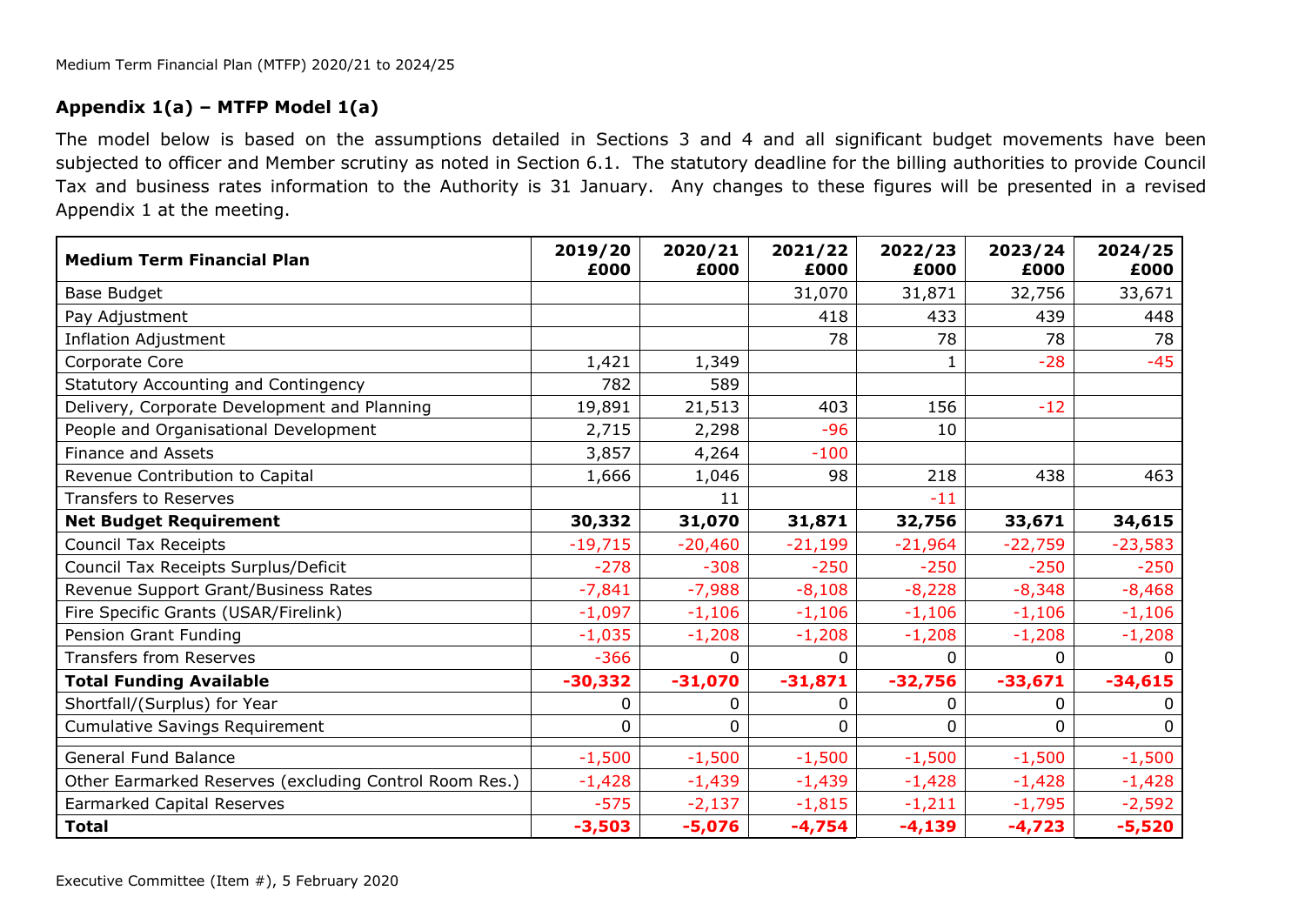# **Appendix 1(b) – MTFP Model 1(b)**

The model below is as per Model 1(a) but shows the impact that losing the pension grant funding from 2021/22 would have on the Authority's level of forecast reserves:

| <b>Medium Term Financial Plan</b>                      | 2019/20<br>£000 | 2020/21<br>£000 | 2021/22<br>£000 | 2022/23<br>£000 | 2023/24<br>£000 | 2024/25<br>£000 |
|--------------------------------------------------------|-----------------|-----------------|-----------------|-----------------|-----------------|-----------------|
| <b>Base Budget</b>                                     |                 |                 | 31,070          | 30,727          | 32,689          | 33,087          |
| Pay Adjustment                                         |                 |                 | 418             | 433             | 439             | 448             |
| <b>Inflation Adjustment</b>                            |                 |                 | 78              | 78              | 78              | 78              |
| Corporate Core                                         | 1,421           | 1,349           |                 | $\mathbf{1}$    | $-28$           | $-45$           |
| Statutory Accounting and Contingency                   | 782             | 589             |                 |                 |                 |                 |
| Delivery, Corporate Development and Planning           | 19,891          | 21,513          | 403             | 156             | $-12$           |                 |
| People and Organisational Development                  | 2,715           | 2,298           | $-96$           | 10              |                 |                 |
| <b>Finance and Assets</b>                              | 3,857           | 4,264           | $-100$          |                 |                 |                 |
| Revenue Contribution to Capital                        | 1,666           | 1,046           | $-1,046$        | 1,295           | $-79$           | 250             |
| <b>Transfers to Reserves</b>                           | 0               | 11              |                 | $-11$           |                 |                 |
| <b>Net Budget Requirement</b>                          | 30,332          | 31,070          | 30,727          | 32,689          | 33,087          | 33,818          |
| <b>Council Tax Receipts</b>                            | $-19,715$       | $-20,460$       | $-21,199$       | $-21,964$       | $-22,759$       | $-23,583$       |
| Council Tax Receipts Surplus/Deficit                   | $-278$          | $-308$          | $-250$          | $-250$          | $-250$          | $-250$          |
| Revenue Support Grant/Business Rates                   | $-7,841$        | $-7,988$        | $-8,108$        | $-8,228$        | $-8,348$        | $-8,468$        |
| Fire Specific Grants (USAR/Firelink)                   | $-1,097$        | $-1,106$        | $-1,106$        | $-1,106$        | $-1,106$        | $-1,106$        |
| Pension Grant Funding                                  | $-1,035$        | $-1,208$        |                 |                 |                 |                 |
| <b>Transfers from Reserves</b>                         | $-366$          |                 | $-64$           | $-1,141$        | $-624$          | $-411$          |
| <b>Total Funding Available</b>                         | $-30,332$       | $-31,070$       | $-30,727$       | $-32,689$       | $-33,087$       | $-33,818$       |
| Shortfall/(Surplus) for Year                           | 0               | 0               | 0               | 0               | 0               | 0               |
| <b>Cumulative Savings Requirement</b>                  | 0               | 0               | $\Omega$        | $\Omega$        | 0               | $\Omega$        |
| <b>General Fund Balance</b>                            | $-1,500$        | $-1,500$        | $-1,500$        | $-1,500$        | $-1,099$        | $-688$          |
| Other Earmarked Reserves (excluding Control Room Res.) | $-1,428$        | $-1,439$        | $-1,375$        | $-223$          | 0               | 0               |
| <b>Earmarked Capital Reserves</b>                      | $-575$          | $-2,137$        | $-671$          | 0               | 0               | 0               |
| <b>Total</b>                                           | $-3,503$        | $-5,076$        | $-3,546$        | $-1,723$        | $-1,099$        | $-688$          |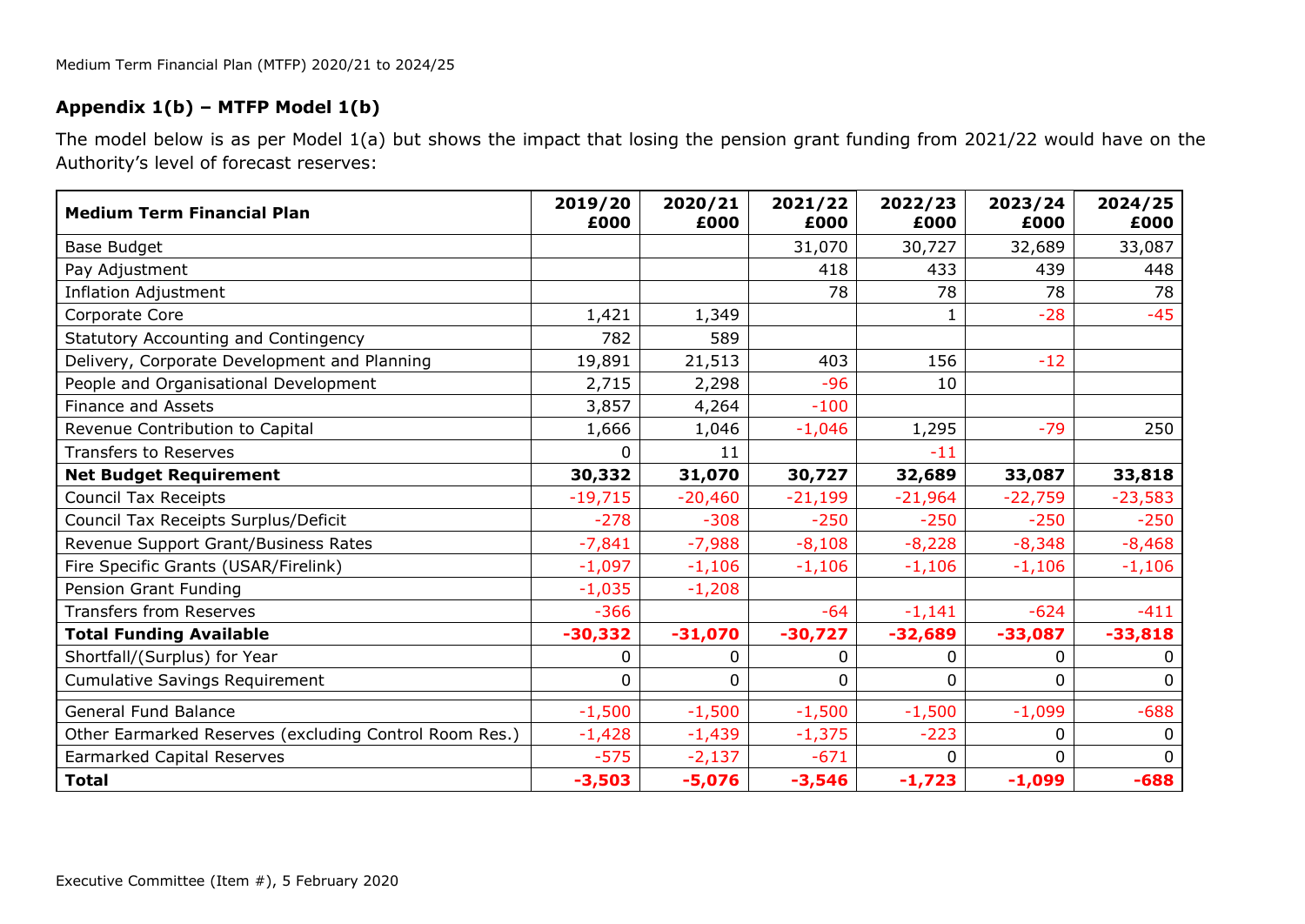#### **Appendix 2 – Capital Programme**

The table below summarises the capital programme from 2019/20 through to 2022/23 and is based on the revenue contribution to capital levels shown in Model 1(a):

| <b>Capital Programme Summary</b>     | Approved<br><b>Budget</b><br>2019/20<br>£000 | <b>Provisional</b><br>Outturn<br>2019/20<br>£000 | <b>Slippage</b><br>2019/20<br>£000 | <b>Budget</b><br><b>Requests</b><br>2020/21<br>£000 | <b>Total Budget</b><br>Requirement<br>2020/21<br>£000 | <b>Budget</b><br><b>Requests</b><br>2021/22<br>£000 | <b>Budget</b><br><b>Requests</b><br>$2022/23*$<br>£000 |
|--------------------------------------|----------------------------------------------|--------------------------------------------------|------------------------------------|-----------------------------------------------------|-------------------------------------------------------|-----------------------------------------------------|--------------------------------------------------------|
| Property                             | 500                                          | 500                                              | $\mathbf{0}$                       | 500                                                 | 500                                                   | 500                                                 | 500                                                    |
| Property Review                      | 7,741                                        | 7,741                                            | $\mathbf{0}$                       | 0                                                   |                                                       |                                                     | $\mathbf{0}$                                           |
| Fire Appliances & Equipment          | 1,181                                        | 889                                              | 268                                | 641                                                 | 909                                                   | 891                                                 | 1,391                                                  |
| Support                              | 113                                          | 113                                              | $\mathbf{0}$                       | 75                                                  | 75                                                    | 75                                                  | 75                                                     |
| <b>Total Expenditure</b>             | 9,535                                        | 9,243                                            | 268                                | 1,216                                               | 1,484                                                 | 1,466                                               | 1,966                                                  |
| Funding b/fwd                        |                                              | $-4,080$                                         |                                    |                                                     | $-575$                                                | $-2,137$                                            | $-1,815$                                               |
| In year funding                      |                                              | $-5,738$                                         |                                    |                                                     | $-3,046$                                              | $-1,144$                                            | $-1,362$                                               |
| <b>Funding (Available) / Deficit</b> |                                              | $-575$                                           |                                    |                                                     | $-2,137$                                              | $-1,815$                                            | $-1,211$                                               |

The table below shows indicative future year's budgets and anticipated funding through to 2024/25:

| <b>Capital Programme Summary</b>     | <b>Budget</b><br><b>Requests</b><br>2023/24 | <b>Budget</b><br><b>Requests</b><br>2024/25<br>£000 |
|--------------------------------------|---------------------------------------------|-----------------------------------------------------|
| <b>Total Expenditure</b>             | 1,216                                       | 1,466                                               |
| <b>Funding b/fwd</b>                 | $-1,211$                                    | $-1,795$                                            |
| In year funding                      | $-1,800$                                    | $-2,263$                                            |
| <b>Funding (Available) / Deficit</b> | $-1,795$                                    | -2,592                                              |

\* This contains an indicative amount of £500k for replacement of Breathing Apparatus – a future business case will require approval before commencement of that project.